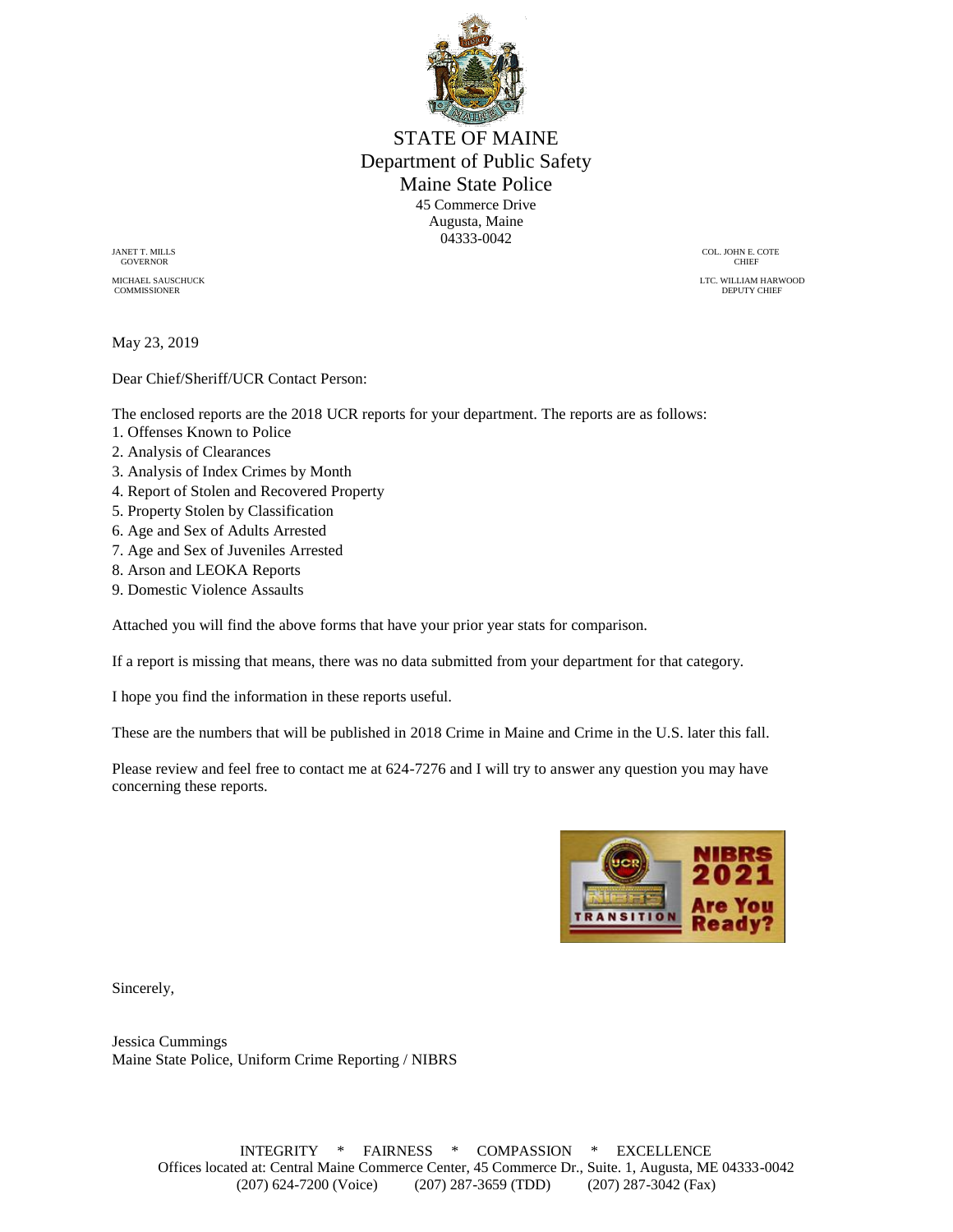| Department of Public Safety - Uniform Crime Reporting              |              | ytd_offense_counts.rpt |                  |                |                               |                 |              |                         |
|--------------------------------------------------------------------|--------------|------------------------|------------------|----------------|-------------------------------|-----------------|--------------|-------------------------|
| Offenses Known to Police - Bar Harbor PD                           |              |                        |                  |                | 01/01/2018 through 12/31/2018 |                 |              | 05/21/2019              |
|                                                                    | Population   | 5,422                  |                  |                |                               |                 |              | 01/01/2017 - 12/31/2017 |
| ME0050100                                                          |              | Reported               | <b>Unfounded</b> | Actual         | Cleared                       | Proj. Rate/1000 | Previous     | PCT Change              |
| MURDER AND NONNEGLIGENT MANSLAUGHTER<br>MANSLAUGHTER BY NEGLIGENCE |              | 1                      |                  | 1              | $\mathbf 1$                   | -18             |              |                         |
| <b>FORCIBLE RAPE</b>                                               | <b>TOTAL</b> | 1                      |                  | 1              |                               | .18             | $\mathbf 1$  |                         |
| <b>RAPE BY FORCE</b>                                               |              | 1                      |                  | 1              |                               | .18             | 1            |                         |
| ATTEMPTS TO COMMIT FORCIBLE RAPE                                   |              |                        |                  |                |                               |                 |              |                         |
| <b>ROBBERY</b>                                                     | <b>TOTAL</b> |                        |                  |                |                               |                 | 1            |                         |
| <b>FIREARM</b><br>KNIFE OR OTHER CUTTING INSTRUMENT                |              |                        |                  |                |                               |                 | $\mathbf 1$  |                         |
| OTHER DANGEROUS WEAPON                                             |              |                        |                  |                |                               |                 |              |                         |
| STRONG-ARM (HANDS, FISTS, FEET, ETC.)                              |              |                        |                  |                |                               |                 |              |                         |
| <b>ASSAULT</b>                                                     | <b>TOTAL</b> | 62                     | 18               | 44             | 36                            | 8.12            | 31           | 41.9                    |
| <b>FIREARM</b>                                                     |              |                        |                  |                |                               |                 |              |                         |
| KNIFE OR OTHER CUTTING INSTRUMENT                                  |              |                        |                  |                |                               |                 |              |                         |
| OTHER DANGEROUS WEAPON                                             |              |                        |                  |                |                               |                 | $\mathbf{2}$ |                         |
| HANDS, FISTS, FEET, ETC. - AGGRAVATED INJURY                       |              | $\overline{2}$         |                  | $\mathbf{2}$   | $\overline{2}$                | .37             | -1           | 100.0                   |
| <b>BURGLARY</b>                                                    | <b>TOTAL</b> | 2                      |                  | $\overline{2}$ |                               | .37             | 7            | $-71.4$                 |
| <b>FORCIBLE ENTRY</b>                                              |              | -1                     |                  | 1              |                               | .13             |              |                         |
| UNLAWFUL ENTRY - NO FORCE                                          |              | -1                     |                  | -1             |                               | .18             | 7            | $-85.7$                 |
| ATTEMPTED FORCIBLE ENTRY                                           |              |                        |                  |                |                               |                 |              |                         |
| LARCENY - THEFT (EXCEPT MV THEFT)                                  | <b>TOTAL</b> | 62                     | 10               | 52             | 9                             | 9.59            | 66           | $-21.2$                 |
| MOTOR VEHICLE THEFT                                                | <b>TOTAL</b> | 1                      |                  | 1              |                               | .18             | 6            | $-83.3$                 |
| <b>AUTOS</b>                                                       |              | 1                      |                  | 1              |                               | .18             | 6            | $-83.3$                 |
| <b>TRUCKS AND BUSES</b>                                            |              |                        |                  |                |                               |                 |              |                         |
| OTHER VEHICLES                                                     |              |                        |                  |                |                               |                 |              |                         |
| INDEX CRIMES LESS ARSON                                            |              | 69                     | 10               | 59             | 12                            | 10.88           | 84           | $-29.8$                 |
| OTHER ASSAULTS - SIMPLE                                            |              | 60                     | 18               | 42             | 34                            |                 | 28           | 50.0                    |
| REPORTED OFFENSES TOTAL                                            |              | 129                    | 28               | 101            | 46                            |                 | 112          | $-9.8$                  |

 $\mathcal{L}(\mathcal{L}(\mathcal{L}))$  and  $\mathcal{L}(\mathcal{L}(\mathcal{L}))$  . The contribution of  $\mathcal{L}(\mathcal{L})$ 

 $8<sup>1</sup>$ 

 $\cdot$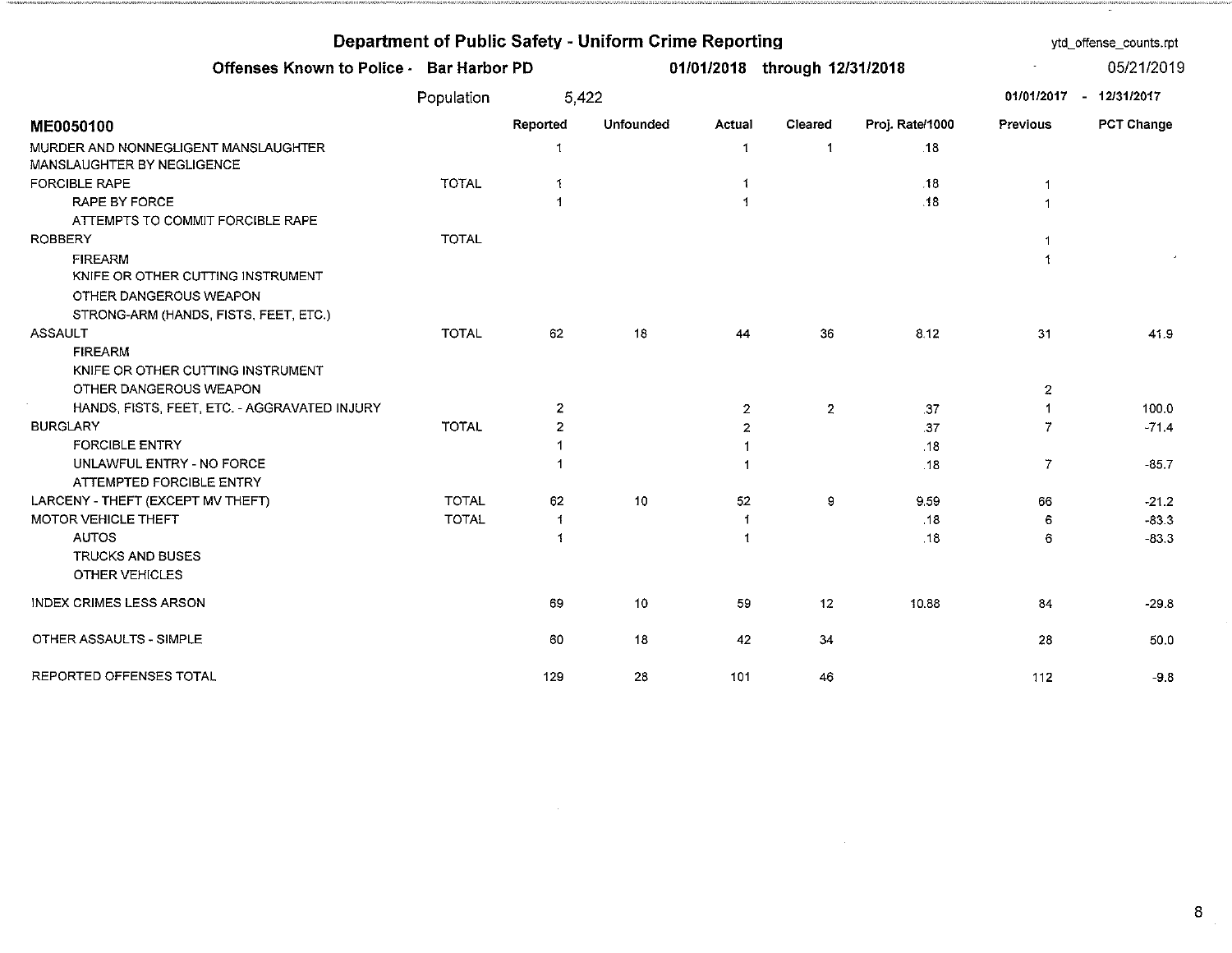Ytd\_Analysis\_of\_Clearances.rpt

# Department of Public Safety - Uniform Crime Reporting

### Analysis of Clearances - Bar Harbor PD

01/01/2018 through 12/31/2018

5/21/2019

|                                              |              |                      |                |       |                | 01/01/2017     |                      | 12/31/2017 |          |
|----------------------------------------------|--------------|----------------------|----------------|-------|----------------|----------------|----------------------|------------|----------|
| ME0050100                                    |              | Reported             | Cleared        | Rate  | Under 18       | Reported       | Cleared              | Rate       | Under 18 |
| MURDER AND NONNEGLIGENT MANSLAUGHTER         |              | $\mathbf{1}$         | $\mathbf{1}$   | 100.0 |                |                |                      |            |          |
| MANSLAUGHTER BY NEGLIGENCE                   |              |                      |                |       |                |                |                      |            |          |
| <b>FORCIBLE RAPE</b>                         | <b>TOTAL</b> | $\mathbf 1$          |                |       |                | -1             |                      | 100.0      |          |
| <b>RAPE BY FORCE</b>                         |              | $\mathbf{1}$         |                |       |                |                |                      | 100.0      |          |
| ATTEMPTS TO COMMIT FORCIBLE RAPE             |              |                      |                |       |                |                |                      |            |          |
| <b>ROBBERY</b>                               | <b>TOTAL</b> |                      |                |       |                |                | -1                   | 100.0      |          |
| <b>FIREARM</b>                               |              |                      |                |       |                | -1             | $\blacktriangleleft$ | 100.0      |          |
| KNIFE OR OTHER CUTTING INSTRUMENT            |              |                      |                |       |                |                |                      |            |          |
| OTHER DANGEROUS WEAPON                       |              |                      |                |       |                |                |                      |            |          |
| STRONG-ARM (HANDS, FISTS, FEET, ETC.)        |              |                      |                |       |                |                |                      |            |          |
| <b>ASSAULT</b>                               | <b>TOTAL</b> | 44                   | 36             | 82.0  | 4              | 31             | 28                   | 90.0       |          |
| <b>FIREARM</b>                               |              |                      |                |       |                |                |                      |            |          |
| KNIFE OR OTHER CUTTING INSTRUMENT            |              |                      |                |       |                |                |                      |            |          |
| OTHER DANGEROUS WEAPON                       |              |                      |                |       |                | $\mathbf{2}$   | -1                   | 50.0       |          |
| HANDS, FISTS, FEET, ETC. - AGGRAVATED INJURY |              | $\overline{2}$       | $\overline{2}$ | 100.0 |                | 1              | $\mathbf{1}$         | 100.0      |          |
| <b>BURGLARY</b>                              | <b>TOTAL</b> | $\overline{2}$       |                |       |                | 7              | $\overline{2}$       | 29.0       |          |
| <b>FORCIBLE ENTRY</b>                        |              | $\blacktriangleleft$ |                |       |                |                |                      |            |          |
| UNLAWFUL ENTRY - NO FORCE                    |              | -1                   |                |       |                | $\overline{7}$ | $\overline{2}$       | 29.0       |          |
| ATTEMPTED FORCIBLE ENTRY                     |              |                      |                |       |                |                |                      |            |          |
| LARCENY - THEFT (EXCEPT MV THEFT)            | <b>TOTAL</b> | 52                   | 9              | 17.0  | $\overline{2}$ | 66             | 32 <sub>2</sub>      | 48.0       |          |
| MOTOR VEHICLE THEFT                          | <b>TOTAL</b> | $\mathbf{1}$         |                |       |                | 6              | 3                    | 50.0       |          |
| <b>AUTOS</b>                                 |              | -1                   |                |       |                | 6              | 3                    | 50.0       |          |
| <b>TRUCKS AND BUSES</b>                      |              |                      |                |       |                |                |                      |            |          |
| <b>OTHER VEHICLES</b>                        |              |                      |                |       |                |                |                      |            |          |
| <b>INDEX CRIMES LESS ARSON</b>               |              | 59                   | 12             | 20.3  | $\overline{2}$ | 84             | 41                   | 49.0       |          |
| OTHER ASSAULTS - SIMPLE                      |              | 42                   | 34             | 81.0  | $\overline{4}$ | 28             | 26                   | 92.9       |          |
|                                              |              |                      |                |       |                |                |                      |            |          |
| REPORTED OFFENSES TOTAL                      |              | 101                  | 46             | 45.5  | 6              | 112            | 67                   | 59.8       | 5        |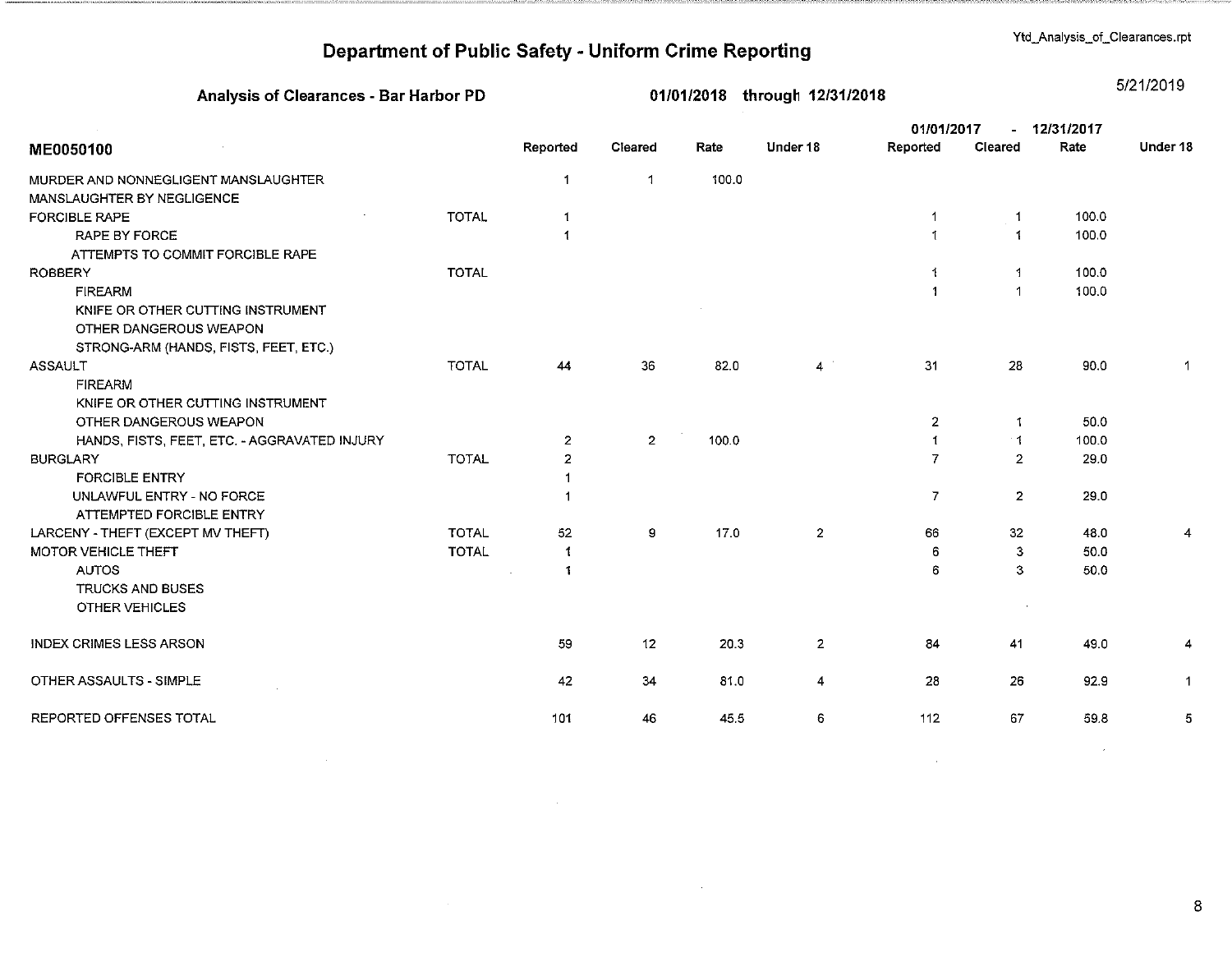Analysis of Index Crimes - 01/01/2018 through 12/31/2018

Analysis\_Index\_Crimes.rpt

05/20/2019

| ME0050100<br><b>Bar Harbor PD</b>    | Jan | Feb            | Mar            | Apr | May            | Jun | Jul | Aug | Sep            | Oct | Nov            | <b>Dec</b>     | <b>Total</b>   |
|--------------------------------------|-----|----------------|----------------|-----|----------------|-----|-----|-----|----------------|-----|----------------|----------------|----------------|
| MURDER AND NONNEGLIGENT MANSLAUGHTER |     |                |                |     |                | 1   |     |     |                |     |                |                | 1              |
| <b>RAPE</b>                          |     |                |                |     |                |     |     | 1   |                |     |                |                | 1              |
| <b>ROBBERY</b>                       |     |                |                |     |                |     |     |     |                |     |                |                |                |
| <b>ASSAULT</b>                       |     | $\mathbf{3}$   | $\overline{2}$ | -1  | $\overline{2}$ | 6   | 12  | 8   | $\overline{2}$ | 5   | $\mathbf{1}$   | $\mathbf{2}$   | 44             |
| <b>BURGLARY</b>                      |     | 1              |                |     |                |     |     |     |                |     |                |                | $\overline{2}$ |
| LARCENY-THEFT (Except MV Theft)      | 3   | $\overline{2}$ | $\overline{2}$ | 4   | $\overline{4}$ | 13  | 4   | 10  | 5              | 3   |                | $\overline{2}$ | 52             |
| <b>MOTOR VEHICLE THEFT</b>           |     |                |                |     |                |     |     |     | 1              |     |                |                | $\mathbf{1}$   |
| <b>Total</b>                         | 3   | 6              | 4              | 5   | 6              | 20  | 16  | 19  | 8              | 8   | $\overline{2}$ | 4              | 101            |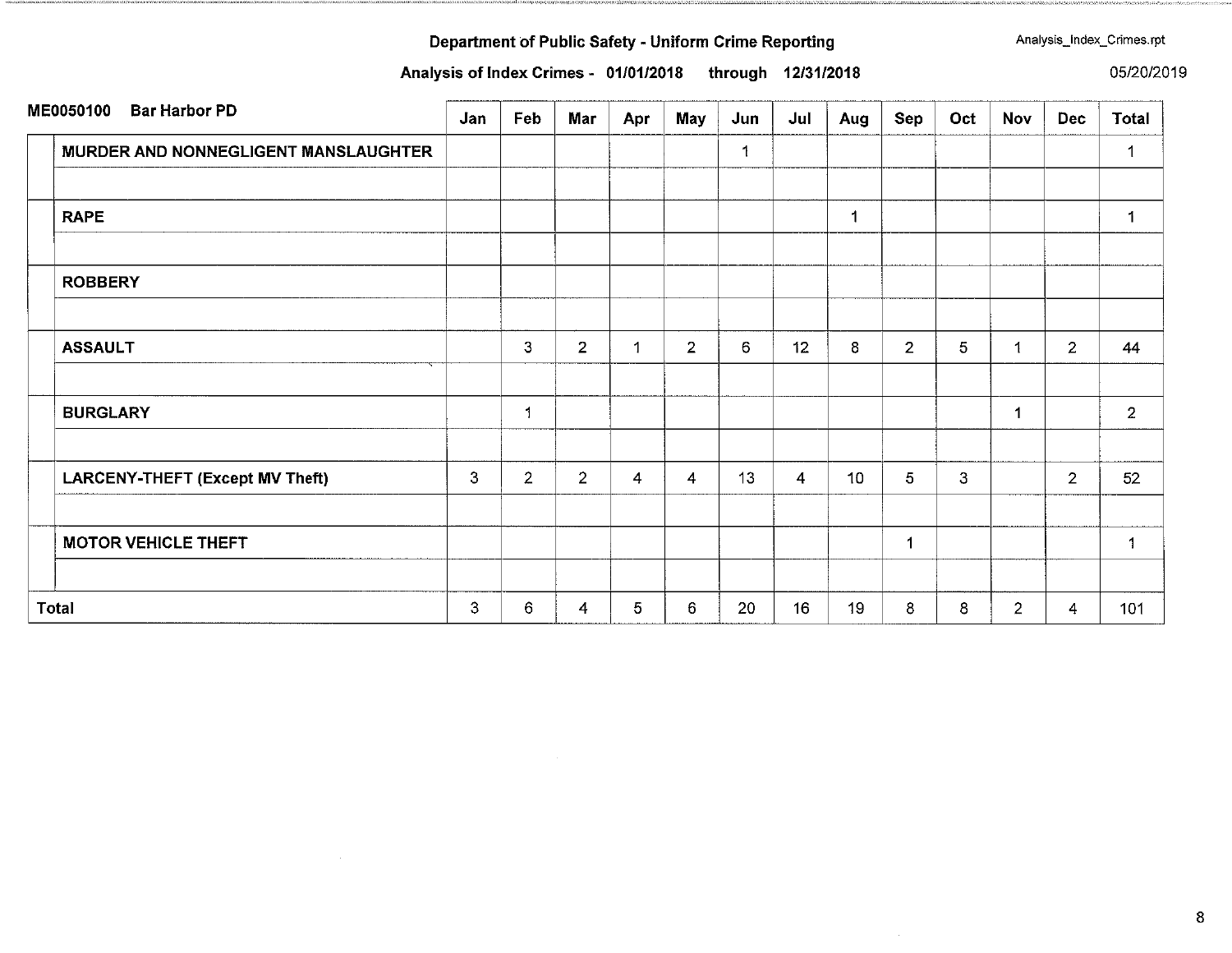Stolen\_and\_Recovered\_Property.rpt

### Report of Stolen and Recovered Property - 01/01/2018 through 12/31/2018

5/20/2019

| <b>Bar Harbor PD</b>                           | ME0050100     |                  |      | 01/01/2017    | 12/31/2017<br>$\blacksquare$ |        |  |
|------------------------------------------------|---------------|------------------|------|---------------|------------------------------|--------|--|
| <b>Type of Property</b>                        | <b>Stolen</b> | Recovered % Rec. |      | <b>Stolen</b> | Recovered                    | % Rec. |  |
| 01 CURRENCY, NOTES, ETC.                       | 6,913         |                  |      | 24,974        | 288                          | 1.2    |  |
| 02 JEWELRY AND PRECIOUS METALS                 | 525           |                  |      | 48,005        |                              |        |  |
| 03 CLOTHING AND FURS                           | 1,682         | 125              | 7.4  | 500           |                              |        |  |
| 04 LOCALLY STOLEN MOTOR VEHICLES               |               | 2,500            |      | 32,000        | 17,000                       | 53.1   |  |
| 05 OFFICE EQUIPMENT                            | 130           |                  |      |               |                              |        |  |
| 06 TELEVISIONS, RADIOS, CAMERAS, ETC.          | 358           |                  |      | 420           |                              |        |  |
| 07 FIREARMS                                    |               |                  |      | 750           | 400                          | 53.3   |  |
| 08 HOUSEHOLD GOODS                             | 100           |                  |      | 369           |                              |        |  |
| 09 CONSUMABLE GOODS                            | 211           | 40               | 19.0 | 1,764         | 494                          | 28.0   |  |
| 10 LIVESTOCK                                   |               |                  |      |               |                              |        |  |
| <b>MISCELLANEOUS</b><br>11                     | 25,765        | 365              | 1.4  | 25,509        | 9,650                        | 37.8   |  |
|                                                |               |                  |      |               |                              |        |  |
| <b>GRAND TOTAL</b>                             | 35,684        | 3,030            | 8.5  | 134,291       | 27,832                       | 20.7   |  |
| <b>GRAND TOTAL LESS LOCALLY MOTOR VEHICLES</b> | 35,684        | 530              | 1.5  | 102,291       | 10,832                       | 10.6   |  |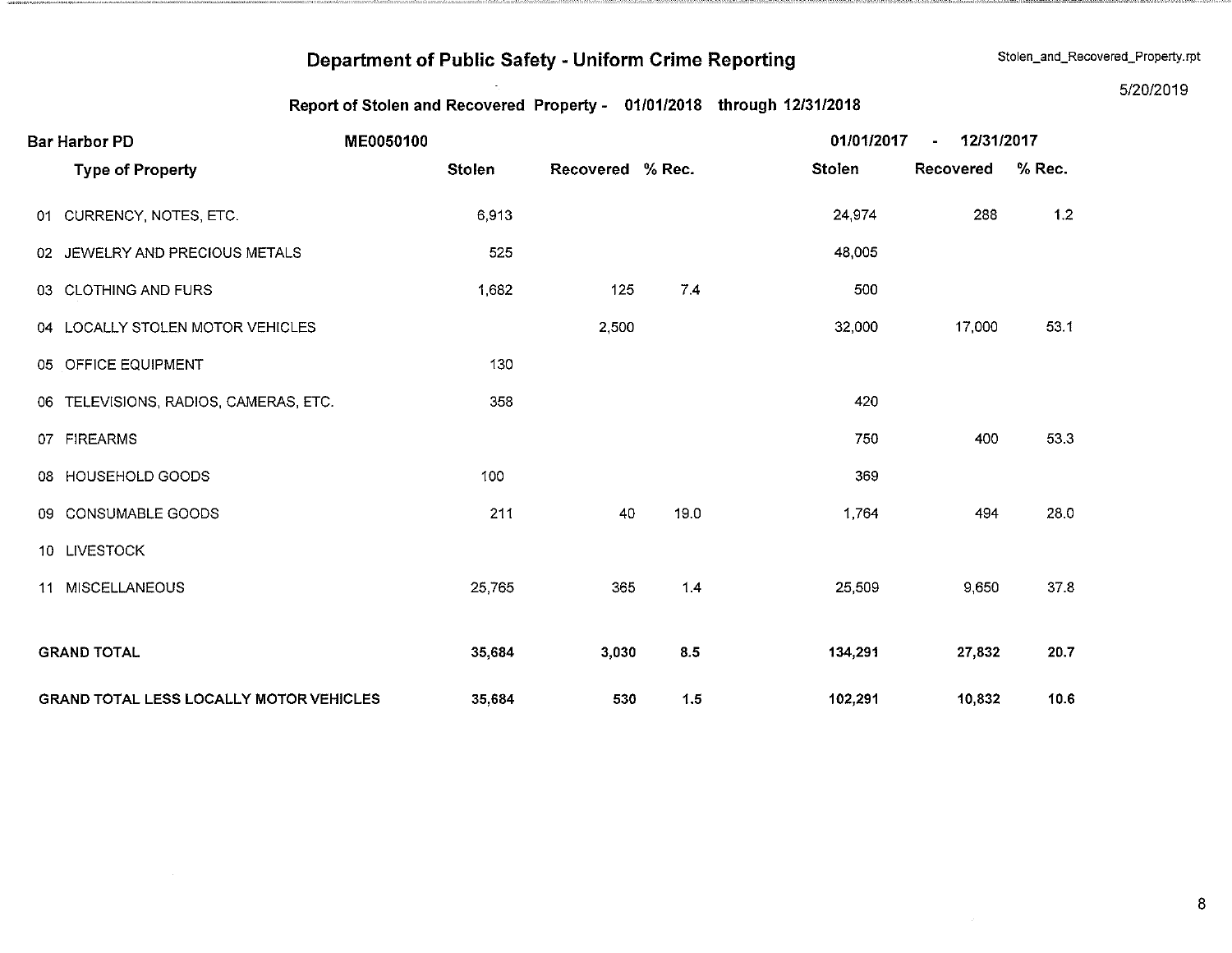|                                                    | Property_Stolen_by_Class.rpt                   |                 |              |                    |               |                 |              |
|----------------------------------------------------|------------------------------------------------|-----------------|--------------|--------------------|---------------|-----------------|--------------|
|                                                    | Property Stolen By Classification - 01/01/2018 |                 |              | through 12/31/2018 |               |                 | 5/20/2019    |
| <b>Bar Harbor PD</b>                               | ME0050100                                      |                 |              | 01/01/2017         | $-12/31/2017$ | % CHANGE        |              |
| <b>CLASSIFICATION OF OFFENSE</b>                   |                                                | <b>OFFENSES</b> | <b>VALUE</b> | <b>OFFENSES</b>    | <b>VALUE</b>  | <b>OFFENSES</b> | <b>VALUE</b> |
| MURDER AND NON-NEGLIGENT MANSLAUGHTER              | <b>TOTAL</b>                                   | $\mathbf{1}$    |              |                    |               |                 |              |
| <b>FORCIBLE RAPE</b>                               | <b>TOTAL</b>                                   | 1               |              | 1                  |               |                 |              |
| <b>ROBBERY</b><br>HIGHWAYS (Streets, Alleys, Etc.) | <b>TOTAL</b>                                   |                 |              | $\mathbf{1}$       |               |                 |              |
| COMMERCIAL HOUSE (Except C.D.F.)                   |                                                |                 |              |                    |               |                 |              |
| <b>GAS OR SERVICE STATION</b>                      |                                                |                 |              | -1                 |               |                 |              |
| <b>CONVENIENCE STORE</b>                           |                                                |                 |              |                    |               |                 |              |
| RESIDENCE (Anywhere on premises)                   |                                                |                 |              |                    |               |                 |              |
| <b>BANK</b>                                        |                                                |                 |              |                    |               |                 |              |
| <b>MISCELLANEOUS</b>                               |                                                |                 |              |                    |               |                 |              |
| BURGLARY - BREAKING OR ENTERING                    | <b>TOTAL</b>                                   | $\overline{z}$  | 6,164        | 7                  | 700           | $-71.4$         | 780.6        |
| RESIDENCE NIGHT 6PM - 6AM                          |                                                |                 |              | $\overline{a}$     | 550           |                 |              |
| RESIDENCE DAY 6AM - 6PM                            |                                                |                 |              |                    |               |                 |              |
| <b>RESIDENCE UNKNOWN</b>                           |                                                |                 |              |                    |               |                 |              |
| NON-RESIDENCE NIGHT 6PM - 6AM                      |                                                | 1               | 4,686        | 4                  | 10            | $-75.0$         | 46,760.0     |
| NON-RESIDENCE DAY 6AM - 6PM                        |                                                | 1               | 1,478        | 1                  | 140           |                 | 955.7        |
| NON-RESIDENCE UNKNOWN                              |                                                |                 |              |                    |               |                 |              |
| LARCENY - THEFT (Except Vehicle)                   |                                                | 52              | 27,020       | 66                 | 101,591       | $-21.2$         | $-73.4$      |
| <b>OVER \$200</b>                                  |                                                | 17              | 24,644       | 36                 | 99,969        | $-52.8$         | $-75.3$      |
| \$50 TO \$200                                      |                                                | 19              | 2,172        | 13                 | 1,410         | 46.2            | 54.0         |
| <b>UNDER \$50</b>                                  |                                                | 16              | 204          | 17                 | 212           | $-5.9$          | $-3.8$       |
| MOTOR VEHICLE THEFT (Incl. joy rides)              | <b>TOTAL</b>                                   | $\mathbf 1$     | 2,500        | 6                  | 32,000        | $-83.3$         | $-92.2$      |
| <b>GRAND TOTAL</b>                                 |                                                | 57              | 35,684       | 81                 | 134,291       | $-29.6$         | $-73.4$      |
| NATURE OF LARCENIES UNDER ITEM 6                   |                                                | 52              | 27,020       | 66                 | 101,591       | $-21.2$         | $-73.4$      |
| POCKET-PICKING                                     |                                                |                 |              |                    |               |                 |              |
| PURSE-SNATCHING                                    |                                                |                 |              |                    |               |                 |              |
| <b>SHOPLIFTING</b>                                 |                                                | 5               | 282          | 1                  | 71            | 400.0           | 297.2        |
| FROM MOTOR VEHICLES (Except E)                     |                                                | 3               | 556          |                    |               |                 |              |
| MOTOR VEHICLE PARTS AND ACCESSORIES                |                                                |                 |              |                    |               |                 |              |
| <b>BICYCLES</b>                                    |                                                |                 |              | 3                  | 650           |                 |              |
| FROM BUILDINGS (Except C and D)                    |                                                | 11              | 15,777       | 2                  | 4 181         | 450.0           | 277.3        |
| FROM ANY COIN-OPERATED MACHINE                     |                                                |                 |              |                    |               |                 |              |
| ALL OTHER                                          |                                                | 33              | 10,405       | 60                 | 96,689        | $-45.0$         | $-89.2$      |
| TOTAL LOCALLY STOLEN MOTOR VEHICLES RECOVERED      | <b>TOTAL</b>                                   |                 |              | 3                  |               |                 |              |
| STOLEN LOCALLY AND RECOVERED LOCALLY               |                                                |                 |              | 3                  |               |                 |              |
| STOLEN LOCALLY, RECOVERED OTHER JURISDICTIONS      |                                                |                 |              |                    |               |                 |              |
| STOLEN OUT OF TOWN, RECOVERED LOCALLY              |                                                |                 |              |                    |               |                 |              |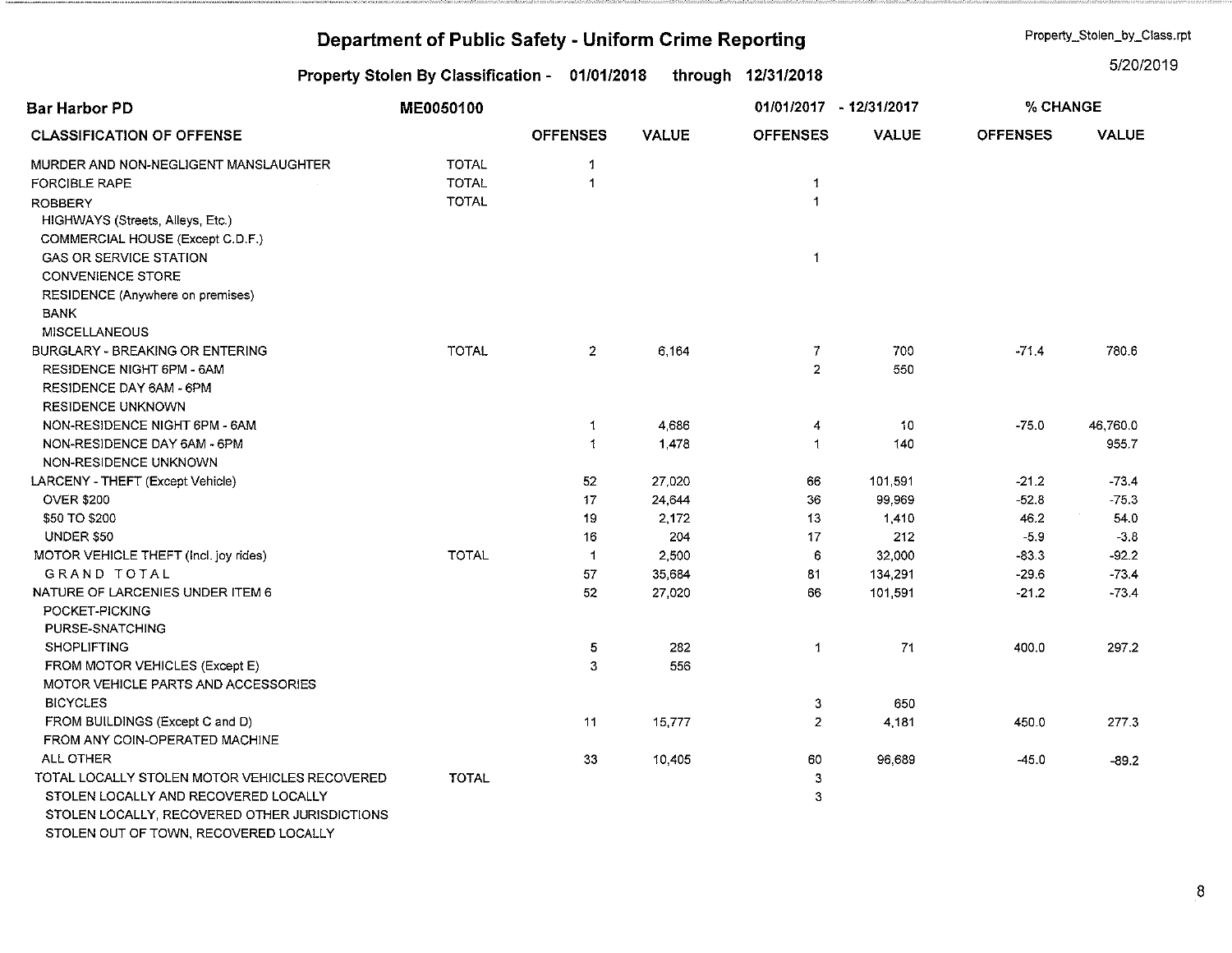| Department of Public Safety - Uniform Crime Reporting<br>Age and Sex of Adults Arrested (18 Years Old and Older) - 01/01/2018 through 12/31/2018 |                    |           |                |    |    |                |    |    |                |                |              | Age_and_Sex_Adults_Arrested_Year.rpt |              |    |           | 5/20/2019 |           |     |       |
|--------------------------------------------------------------------------------------------------------------------------------------------------|--------------------|-----------|----------------|----|----|----------------|----|----|----------------|----------------|--------------|--------------------------------------|--------------|----|-----------|-----------|-----------|-----|-------|
| Bar Harbor PD                                                                                                                                    |                    | ME0050100 | 18             | 19 | 20 | 21             | 22 | 23 | 24             | $25 -$<br>29   | $30 -$<br>34 | $35-$<br>39                          | 40-<br>44    | 49 | 50-<br>54 | 55-<br>59 | 60-<br>64 | 65+ | Total |
| Murder and nonnegligent Manslaughter                                                                                                             |                    | M         |                |    |    |                |    |    |                |                |              |                                      |              |    |           |           |           |     |       |
| Aggravated Assault                                                                                                                               |                    | м         |                |    |    |                |    |    |                |                |              |                                      |              |    |           |           |           |     |       |
| Larceny - Theft (Except Auto Theft)                                                                                                              |                    | м         |                |    |    |                |    |    |                |                |              | 2                                    |              |    |           |           |           |     |       |
| <b>Other Assaults</b>                                                                                                                            |                    |           |                |    |    |                |    |    |                | 2              |              | $\overline{2}$                       |              |    |           |           |           |     |       |
| Other Assaults                                                                                                                                   |                    |           |                |    |    |                |    |    |                |                |              | 3                                    | $\mathbf{2}$ |    |           |           |           | 2   | 20    |
| Forgery and Counterfeiting                                                                                                                       |                    |           |                |    |    |                |    |    |                |                |              |                                      |              |    |           |           |           |     |       |
| Vandalism                                                                                                                                        |                    | м         |                |    |    |                |    |    |                |                |              |                                      |              |    |           |           |           |     |       |
| Sex Offenses (Except Rape and Prostitution)                                                                                                      |                    |           |                |    |    |                |    |    |                |                |              |                                      |              |    |           |           |           |     |       |
| Sale/Manufacturing                                                                                                                               | <b>SUBTOTAL</b>    |           |                |    |    |                |    |    |                |                |              |                                      |              |    |           |           |           |     |       |
| Sale/Manufacturing                                                                                                                               | <b>SUBTOTAL</b>    |           |                |    |    |                |    |    | $\overline{2}$ |                |              |                                      |              |    |           |           |           |     |       |
| Possession                                                                                                                                       | <b>SUBTOTAL</b>    |           | っ              |    |    |                |    |    |                |                |              |                                      |              |    |           |           |           |     |       |
| Opium or Cocaine & Their Derivatives (Morphine, Herion, Codeine) M                                                                               |                    |           |                |    |    |                |    |    |                |                |              |                                      |              |    |           |           |           |     |       |
| Marijuana                                                                                                                                        |                    |           |                |    |    |                |    |    |                |                |              |                                      |              |    |           |           |           |     |       |
| Other-Dangerous Non-Narcotic Drugs (Barbiturates, Benzedrine)                                                                                    |                    |           |                |    |    |                |    |    |                |                |              |                                      |              |    |           |           |           |     |       |
| Other-Dangerous Non-Narcotic Drugs (Barbiturates, Benzedrine)                                                                                    |                    | м         |                |    |    |                |    |    |                |                |              |                                      |              |    |           |           |           |     |       |
| Opium or Cocaine & Their Derivatives (Morphine, Heroin, Codeine) F                                                                               |                    |           |                |    |    |                |    |    |                |                |              |                                      |              |    |           |           |           |     |       |
| Marijuana                                                                                                                                        |                    |           |                |    |    |                |    |    |                |                |              |                                      |              |    |           |           |           |     |       |
| Drug Abuse Violations                                                                                                                            | <b>GRAND TOTAL</b> |           | $\overline{2}$ |    |    |                |    |    |                |                |              |                                      |              |    |           |           |           |     |       |
| Drug Abuse Violations                                                                                                                            | <b>GRAND TOTAL</b> |           |                |    |    |                |    |    |                |                |              |                                      |              |    |           |           |           |     |       |
| Driving Under The Influence                                                                                                                      |                    |           |                | З  |    |                |    |    |                | 5              | 8            | 3                                    |              |    |           |           |           |     | 36    |
| Driving Under The Influence                                                                                                                      |                    | м         |                |    |    | $\overline{2}$ | 2  |    |                | 13             | 9            | 11                                   |              |    |           |           |           |     | 56    |
| Liquor Laws                                                                                                                                      |                    |           |                |    |    |                |    |    |                |                |              |                                      |              |    |           |           |           |     |       |
| Liquor Laws                                                                                                                                      |                    | м         |                |    |    |                |    |    |                |                |              |                                      |              |    |           |           |           |     |       |
| Disorderly Conduct                                                                                                                               |                    | Μ         |                |    |    |                |    |    |                |                | 2            |                                      |              |    |           |           |           |     |       |
| All Other Offenses (Except Traffic)                                                                                                              |                    |           |                |    |    |                |    |    |                |                | 3            | $\overline{2}$                       |              |    |           |           |           |     |       |
| All Other Offenses (Except Traffic)                                                                                                              |                    | М         |                |    |    |                |    |    |                | 2              | 5            | 3                                    |              |    |           |           |           |     | 14    |
|                                                                                                                                                  | <b>GRAND TOTAL</b> |           |                |    |    | 6              | 11 | 10 |                | 26             | 33           | 30                                   |              |    | 12        |           | 6         |     | 171   |
|                                                                                                                                                  | <b>FEMALE</b>      |           |                |    |    |                |    |    |                | $\overline{7}$ | 13           | 9                                    |              |    | 3         |           |           |     | 59    |
|                                                                                                                                                  | <b>MALE</b>        |           |                |    |    |                |    |    | $\overline{2}$ | 19             | 20           | 21                                   | 8            |    | 9         |           |           |     | 112   |

 $\label{eq:2.1} \frac{1}{\sqrt{2}}\int_{0}^{\infty}\frac{1}{\sqrt{2\pi}}\left(\frac{1}{\sqrt{2\pi}}\right)^{2\alpha} \frac{1}{\sqrt{2\pi}}\int_{0}^{\infty}\frac{1}{\sqrt{2\pi}}\left(\frac{1}{\sqrt{2\pi}}\right)^{\alpha} \frac{1}{\sqrt{2\pi}}\int_{0}^{\infty}\frac{1}{\sqrt{2\pi}}\frac{1}{\sqrt{2\pi}}\frac{1}{\sqrt{2\pi}}\frac{1}{\sqrt{2\pi}}\frac{1}{\sqrt{2\pi}}\frac{1}{\sqrt{2\pi}}\frac{1}{\sqrt{2\pi}}$ 

 $\mathcal{L}(\mathcal{L}(\mathcal{L}(\mathcal{L}(\mathcal{L}(\mathcal{L}(\mathcal{L}(\mathcal{L}(\mathcal{L}(\mathcal{L}(\mathcal{L}(\mathcal{L}(\mathcal{L}(\mathcal{L}(\mathcal{L}(\mathcal{L}(\mathcal{L}(\mathcal{L}(\mathcal{L}(\mathcal{L}(\mathcal{L}(\mathcal{L}(\mathcal{L}(\mathcal{L}(\mathcal{L}(\mathcal{L}(\mathcal{L}(\mathcal{L}(\mathcal{L}(\mathcal{L}(\mathcal{L}(\mathcal{L}(\mathcal{L}(\mathcal{L}(\mathcal{L}(\mathcal{L}(\mathcal{$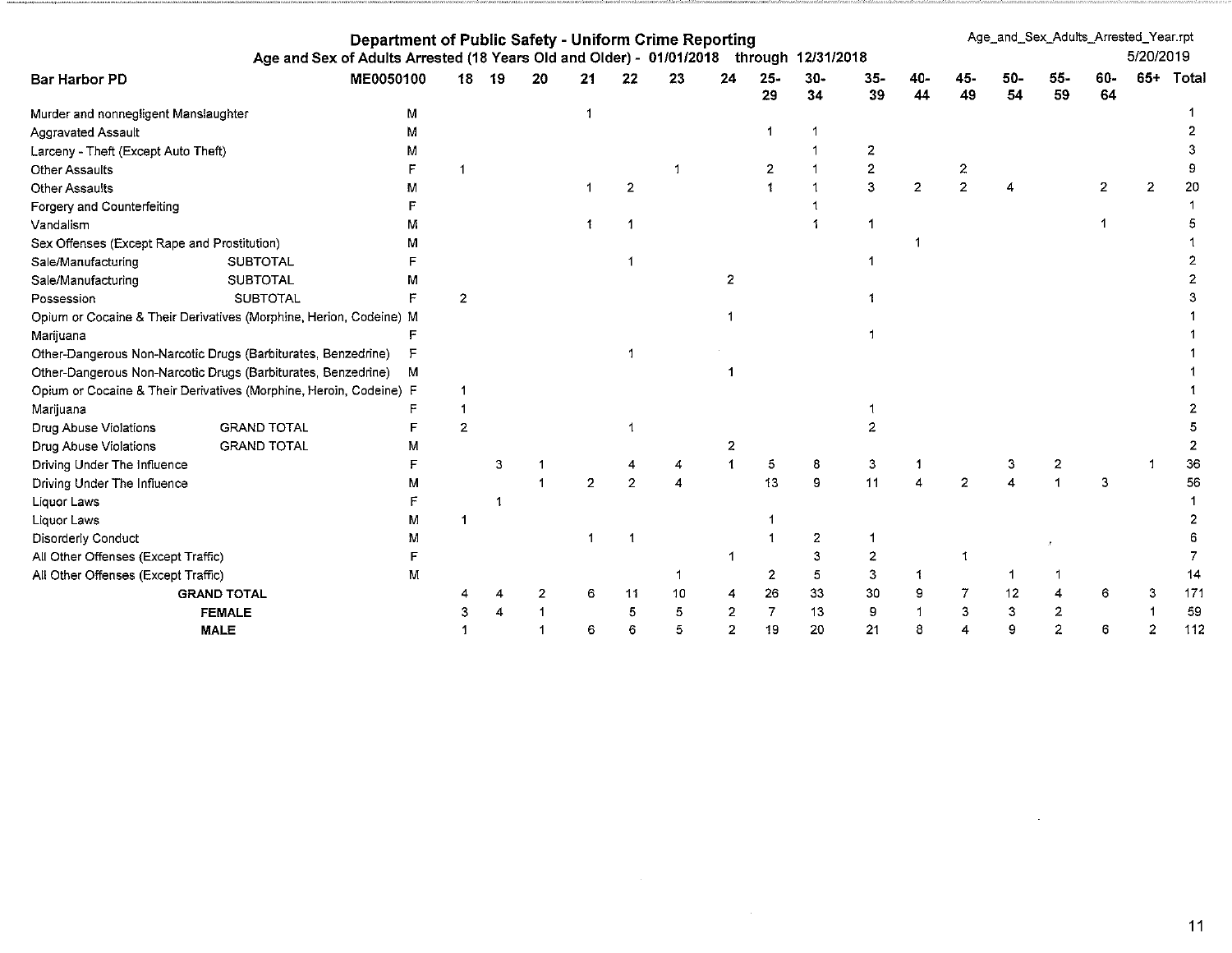|  |  | Age_and_Sex_Juveniles_Arrested_Year.rpt |  |
|--|--|-----------------------------------------|--|
|--|--|-----------------------------------------|--|

### Age and Sex of Juveniles Arrested (17 years old and under) - 01/01/2018 through 12/31/2018

|                                     | Ago and oca or cavemics Arrestor (i) yours old and under the mongole current international |   |           |       |                |    |              |    |                |       |                 |       |     | 5/20/2019 |              |  |
|-------------------------------------|--------------------------------------------------------------------------------------------|---|-----------|-------|----------------|----|--------------|----|----------------|-------|-----------------|-------|-----|-----------|--------------|--|
|                                     |                                                                                            |   |           | $10-$ | $13 -$         |    |              |    |                |       |                 |       |     |           |              |  |
| <b>Bar Harbor PD</b>                | ME0050100                                                                                  |   | $\leq 10$ | 12    | 14             | 15 | 16           | 17 | <b>TOTAL</b>   | $-1-$ | $-2-$           | $-3-$ | -4- | -5-       | <b>TOTAL</b> |  |
| Larceny - Theft (Except Auto Theft) |                                                                                            | M |           |       |                |    | $\mathbf{2}$ | 3  | 6              |       |                 |       |     |           |              |  |
| <b>Other Assaults</b>               |                                                                                            | F |           |       |                |    |              |    |                |       |                 |       |     |           |              |  |
| <b>Other Assaults</b>               |                                                                                            | М |           |       |                |    |              |    |                |       |                 |       |     |           |              |  |
| Liquor Laws                         |                                                                                            | F |           |       | $\overline{2}$ |    |              |    | $\mathbf{2}$   |       |                 |       |     |           |              |  |
| Liquor Laws                         |                                                                                            | M |           |       |                |    |              |    | $\overline{2}$ |       |                 |       |     |           |              |  |
| <b>GRAND TOTAL</b>                  |                                                                                            |   |           |       | 3              |    | 3            | 5  | -12            |       | 10 <sub>1</sub> |       |     |           | 12           |  |
| <b>FEMALE</b>                       |                                                                                            |   |           |       | $\mathbf{z}$   |    |              |    | 3              |       |                 |       |     |           |              |  |
| MALE                                |                                                                                            |   |           |       |                |    | 3            | 4  | 9              |       |                 |       |     |           |              |  |

 $\sim$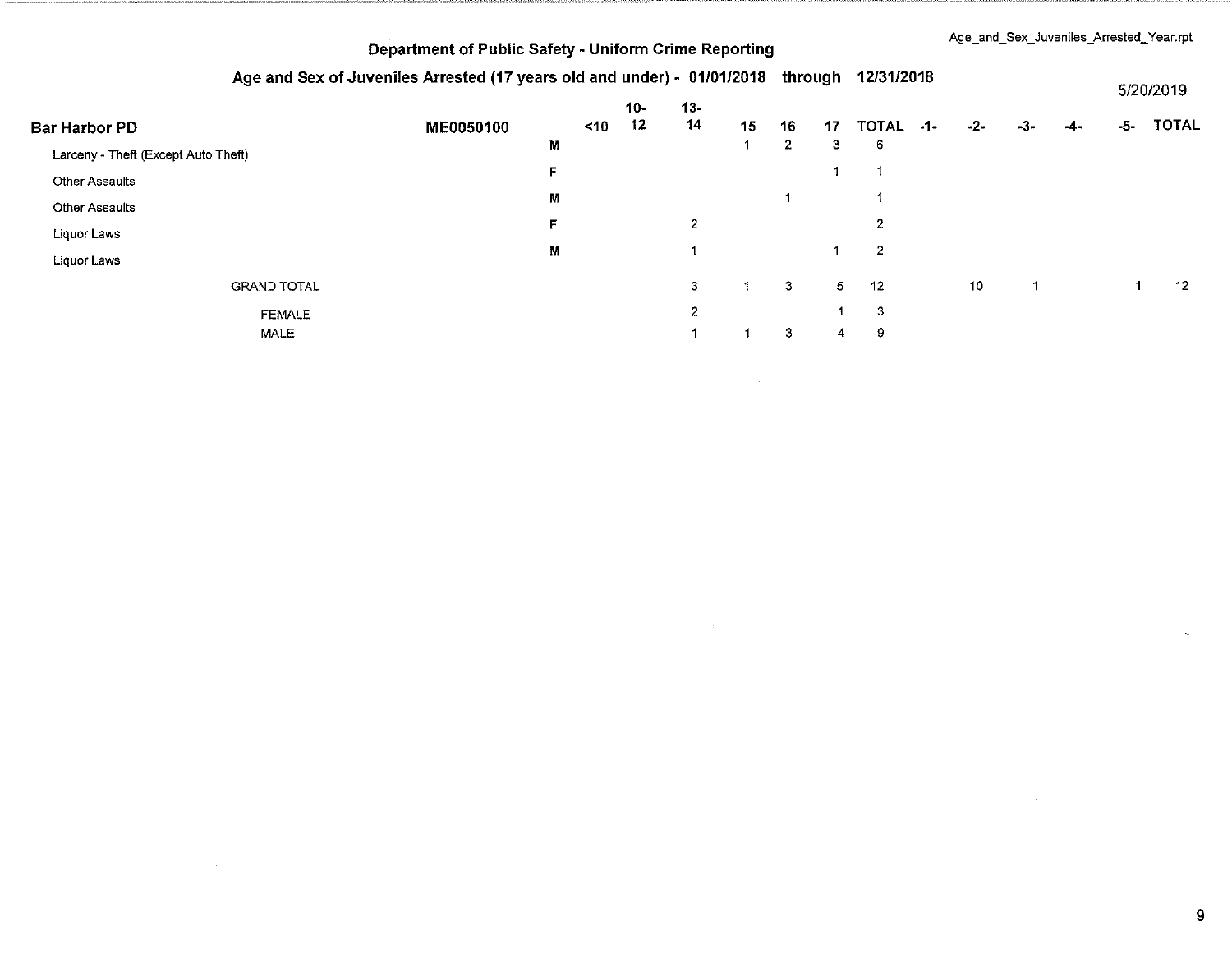05/20/2019

|                                     | 01/01/2018       | through         | 12/31/2018 |                  |
|-------------------------------------|------------------|-----------------|------------|------------------|
|                                     |                  |                 |            |                  |
|                                     |                  |                 |            |                  |
|                                     |                  |                 |            |                  |
| <b>Bar Harbor PD</b>                | ME0050100        | Population      | 5,422      |                  |
|                                     | <b>Felonious</b> | <b>Accident</b> |            | <b>Assaulted</b> |
|                                     |                  |                 |            |                  |
| <b>Officers Killed or Assaulted</b> |                  |                 |            | 1                |

 $\sim$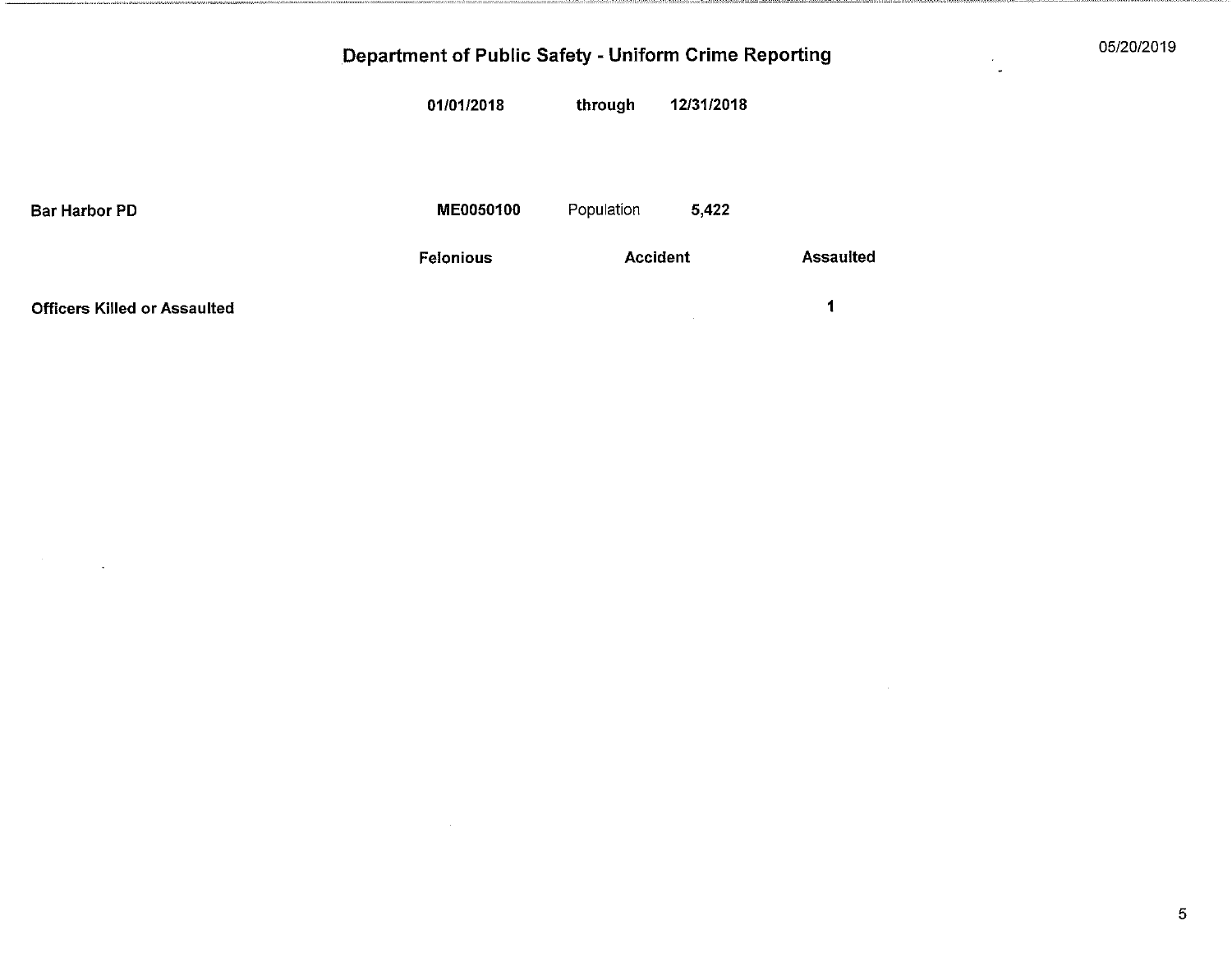| Department of Public Safety - Uniform Crime Reporting              |           |           |                                                                       |           |   |           |   |           |   |   |   |  | LEO Assaulted.rpt |   |           |   |  |
|--------------------------------------------------------------------|-----------|-----------|-----------------------------------------------------------------------|-----------|---|-----------|---|-----------|---|---|---|--|-------------------|---|-----------|---|--|
|                                                                    |           |           | Law Enforcement Officers Assaulted - 01/01/2018<br>through 12/31/2018 |           |   |           |   |           |   |   |   |  |                   |   | 5/20/2019 |   |  |
| Bar Harbor PD                                                      |           |           | ME0050100                                                             | A         | В | C         | D | E.        | F | G | Н |  | J                 | K | L         | M |  |
| Domestic Calls                                                     |           |           |                                                                       |           |   |           |   |           |   |   |   |  |                   |   |           |   |  |
| All others<br>BURGLARIES IN PROGRESS OR PURSUING BURGLARY SUSPECTS |           |           |                                                                       |           |   |           |   |           |   |   |   |  |                   |   |           |   |  |
| ROBBERIES IN PROGRESS OR PURSUING ROBBERY SUSPECTS                 |           |           |                                                                       |           |   |           |   |           |   |   |   |  |                   |   |           |   |  |
| ATTEMPING OTHER ARRESTS                                            |           |           |                                                                       |           |   |           |   |           |   |   |   |  |                   |   |           |   |  |
| CIVIL DISORDER (RIOT, MASS DISOBEDIENCE)                           |           |           |                                                                       |           |   |           |   |           |   |   |   |  |                   |   |           |   |  |
| HANDLING, TRANSPORTING, CUSTODY OF PRISONERS                       |           |           |                                                                       |           |   |           |   |           |   |   |   |  |                   |   |           |   |  |
| INVESTIGATING SUSPICIOUS PERSONS OR CIRCUMSTANCES                  |           |           |                                                                       |           |   |           |   |           |   |   |   |  |                   |   |           |   |  |
| AMBUSH - NO WARNING                                                |           |           |                                                                       |           |   |           |   |           |   |   |   |  |                   |   |           |   |  |
| MENTALLY DERANGED                                                  |           |           |                                                                       |           |   |           |   |           |   |   |   |  |                   |   |           |   |  |
| TRAFFIC PURSUITS AND STOPS                                         |           |           |                                                                       |           |   |           |   |           |   |   |   |  |                   |   |           |   |  |
| ALL OTHERS<br>TOTALS                                               |           |           |                                                                       |           |   |           |   |           |   |   |   |  |                   |   |           |   |  |
| NUMBER WITH PERSONAL INJURY                                        |           |           |                                                                       |           |   |           |   |           |   |   |   |  |                   |   |           |   |  |
| NUMBER WITHOUT PERSONAL INJURY                                     |           |           |                                                                       |           |   |           |   |           |   |   |   |  |                   |   |           |   |  |
|                                                                    | 0001-0200 | 0201-0400 | 0401-0600                                                             | 0601-0800 |   | 0801-1000 |   | 1001-1200 |   |   |   |  |                   |   |           |   |  |
| TIME OF DAY AM                                                     |           |           |                                                                       |           |   |           |   |           |   |   |   |  |                   |   |           |   |  |
|                                                                    | 1201-1400 | 1401-1600 | 1601-1800                                                             | 1801-2000 |   | 2001-2200 |   | 2201-2400 |   |   |   |  |                   |   |           |   |  |
| TIME OF DAY PM                                                     |           | 1         |                                                                       |           |   |           |   |           |   |   |   |  |                   |   |           |   |  |

 $\label{eq:2.1} \frac{1}{\sqrt{2\pi}}\int_{0}^{\infty}\frac{1}{\sqrt{2\pi}}\left(\frac{1}{\sqrt{2\pi}}\right)^{2\alpha} \frac{1}{\sqrt{2\pi}}\int_{0}^{\infty}\frac{1}{\sqrt{2\pi}}\frac{1}{\sqrt{2\pi}}\int_{0}^{\infty}\frac{1}{\sqrt{2\pi}}\frac{1}{\sqrt{2\pi}}\frac{1}{\sqrt{2\pi}}\frac{1}{\sqrt{2\pi}}\frac{1}{\sqrt{2\pi}}\frac{1}{\sqrt{2\pi}}\frac{1}{\sqrt{2\pi}}\frac{1}{\sqrt{2\pi}}\frac{1}{\$ 

 $\label{eq:2.1} \frac{1}{\sqrt{2}}\int_{\mathbb{R}^3}\frac{1}{\sqrt{2}}\left(\frac{1}{\sqrt{2}}\right)^2\left(\frac{1}{\sqrt{2}}\right)^2\left(\frac{1}{\sqrt{2}}\right)^2\left(\frac{1}{\sqrt{2}}\right)^2\left(\frac{1}{\sqrt{2}}\right)^2\left(\frac{1}{\sqrt{2}}\right)^2.$